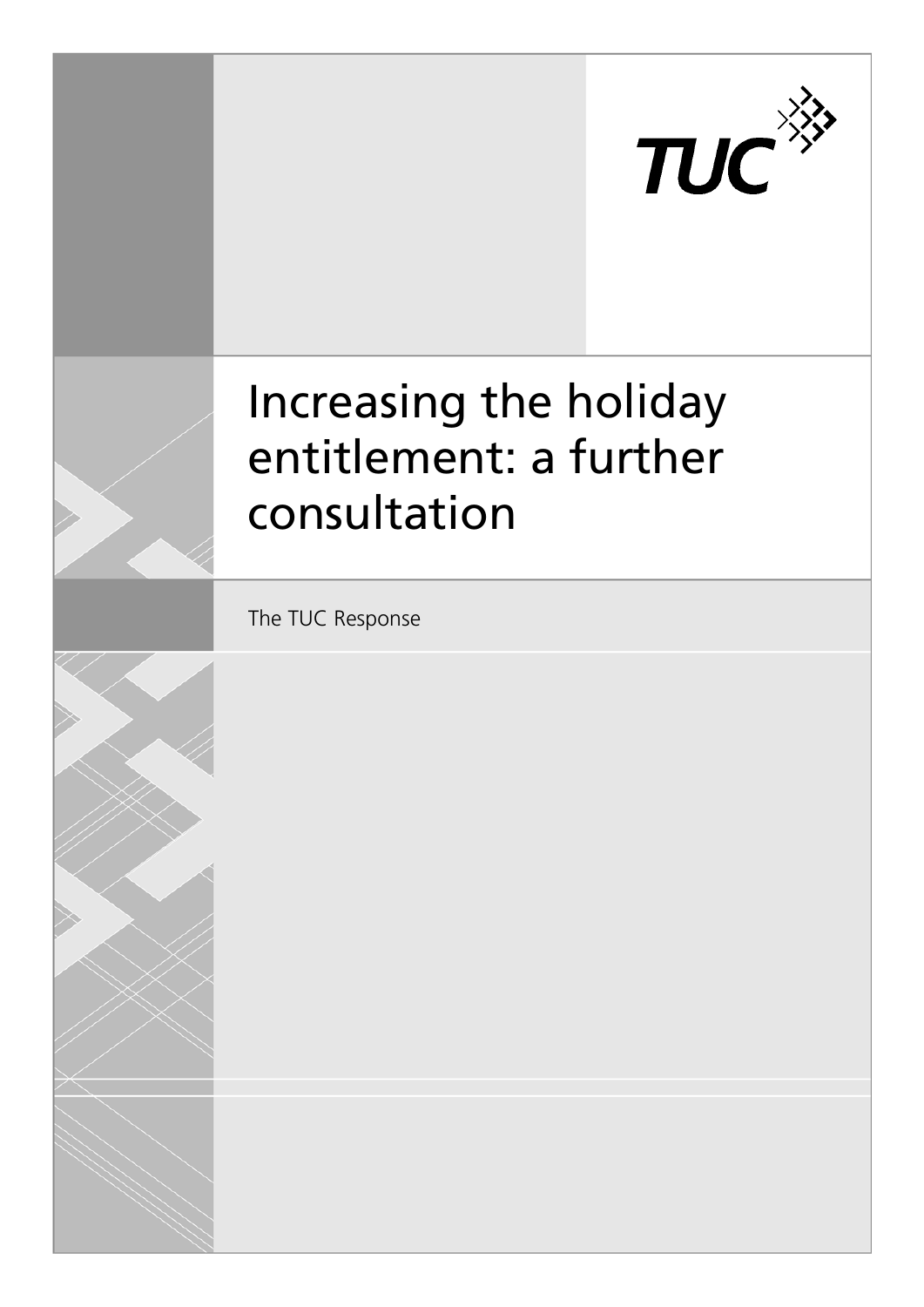

# **1: Introduction**

The Trades Union Congress is the voice of people at work. Our 62 member unions represent more than 6.5 million working people.

In our response to the DTI's first round of consultation we welcomed the proposals to increase the statutory paid annual leave entitlement, which is currently the bare minimum allowed by European law. This initiative chimes with a number of the Government's other policy aims, including making work more attractive, facilitating a better work-life balance and improving the quality of family life.

One of the flaws in the existing Working Time Regulations (WTR) is that employers can count public holidays as part of the four weeks' paid annual leave entitlement guaranteed by the European Union Working Time Directive. For some part-time women workers in particular this has meant that they must take nearly all of their annual leave entitlements on public holidays. In contrast, many other EU countries treat public holidays as additional to statutory annual leave entitlements.

There is no valid reason why UK workers should have to settle for lower standards than their European colleagues. The UK economy is generally sound and is sustaining record levels of employment. Furthermore, most analysts believe that the economy is set to continue to perform relatively well.

Our experience of the introduction of similar measures in the past, most notably the right to four weeks' paid leave in the Working Time Regulations 1998, was that the new rights were absorbed without causing any measurable side effects.

The TUC's view is that the UK can well afford to give its hard-pressed workers more time off and that the proposed increases should be implemented in full as soon as possible.

## **2: The Government's proposals for increasing the statutory entitlement to paid annual leave**

In its manifesto for the 2005 General Election the Labour Party proposed to extend the four weeks' minimum paid holiday guaranteed by the Working Time Regulations (1998):

*'We have introduced, for the first time, an entitlement for every employee to four weeks' paid holiday, and we propose to extend this by making it additional to bank holiday entitlement'[1](#page-1-0) .* 

In June 2006 the DTI launched an initial consultation and the TUC responded in September of that year.

<span id="page-1-1"></span>In January [2](#page-1-1)007 the Government launched a second round of consultation<sup>2</sup>, which included firmer proposals for increasing the statutory entitlement to annual leave, including draft regulations.

<u>.</u>

<span id="page-1-0"></span><sup>&</sup>lt;sup>1</sup> 'Britain Forward Not Back', The Labour Party 2005, p27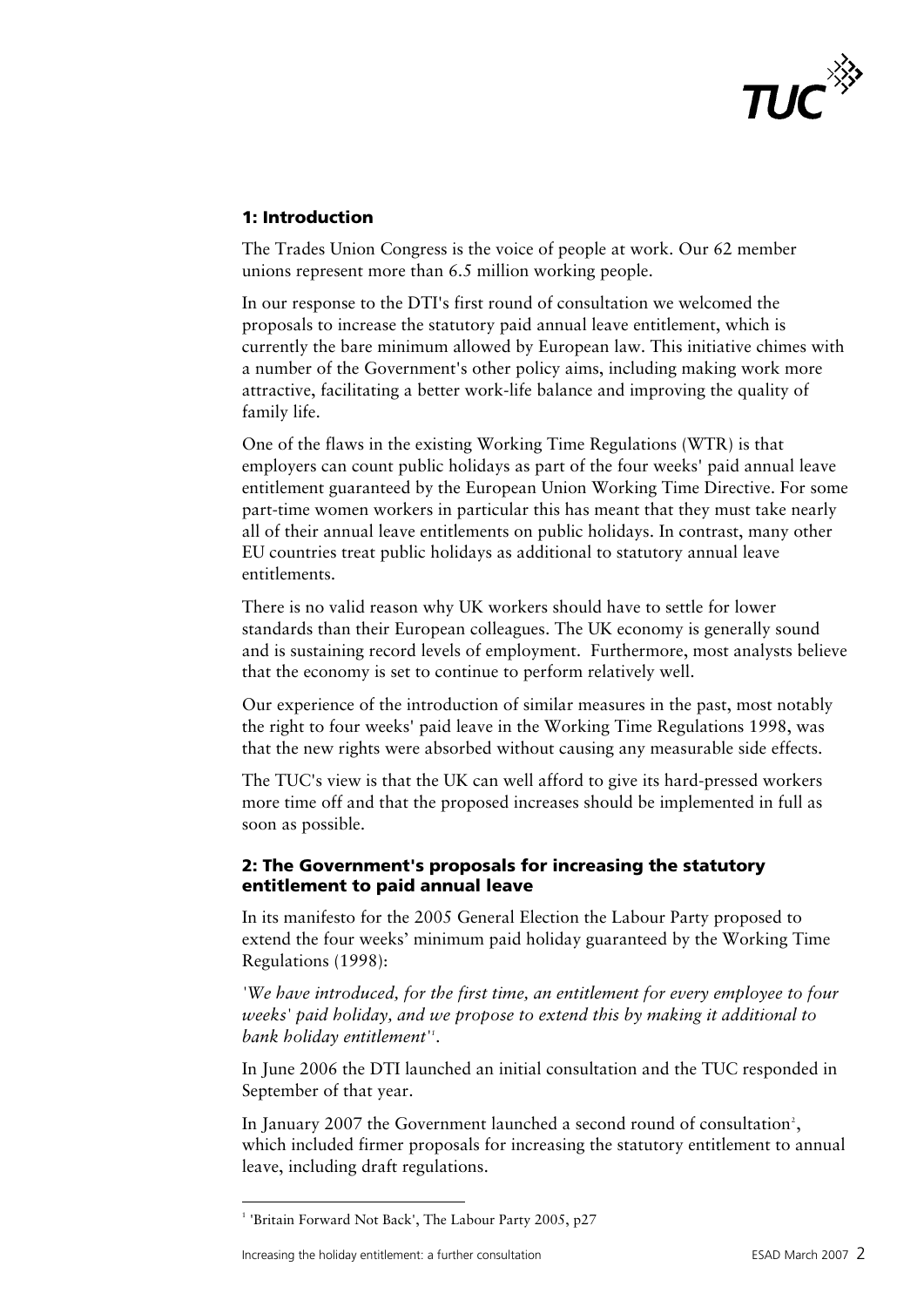

The Government proposes to add 1.6 weeks to the existing minimum statutory annual leave entitlement, thus increasing the entitlement for full-time workers by 8 days, with a pro-rata increase for part-time workers.

The DTI intends to implement the increase to leave rights in two parts:

- 1 October 2007 increase to 4.8 weeks
- 1 October 2008 increase to 5.6 weeks

In order to meet this timetable, draft regulations will need to be passed by a parliamentary 'affirmative resolution'[3](#page-2-0) by 1 July at the latest.

The DTI's proposals include a number of positive aspects: they will apply not just to employees but also to the broader category of 'workers'; workers will be able to carry over the extra days subject to agreement with their employers; there will be no provisions for employers to buy-back the extra days; and the Government has resisted employer pressure to introduce a qualifying period for the extra entitlements.

Negative aspects include: a cap of 28 days entitlement, which disadvantages workers who are contracted to work 6 days per week and are already entitled to 24 days per year; there will be no round up for part days entitlement in the first leave year and the round up provisions for the existing entitlement in the first leave will be abolished; the extra days of leave will be excluded from calculation of the 48 hour week limit and the nightwork limit.

Parallel legislation will be needed in order to cover seafarers, aviation pilots and air cabin crew.

# **3: The UK can afford to increase the statutory paid leave entitlement without delay**

Previous increases in statutory leave entitlements and public holidays have had no discernable negative effects on the economy or employment. In particular, introducing the statutory entitlement to 4 weeks' paid annual leave in the WTR was achieved without generating any detrimental side effects.

It is worth noting that increasing the statutory minimum leave entitlement is in line with a long-term historical trend. Largely because of the success of trade unions in setting better standards through negotiation, most workers already get leave standards that are more generous than the proposed entitlement. The average full-time worker currently gets 33 days of leave in all, comprising 5 weeks' paid annual leave plus 8 public holidays.

<sup>&</sup>lt;sup>2</sup> 'Increasing the holiday entitlement: a further consultation', DTI, Jan 2007.

<span id="page-2-0"></span><sup>&</sup>lt;sup>3</sup> See House of Commons Information Office Fact sheet L7 'Statutory Instruments' (Revised January 2007), p4 for further details of the affirmative resolution procedure: http//:www.parliament.uk/documents/upload/LO7.pdf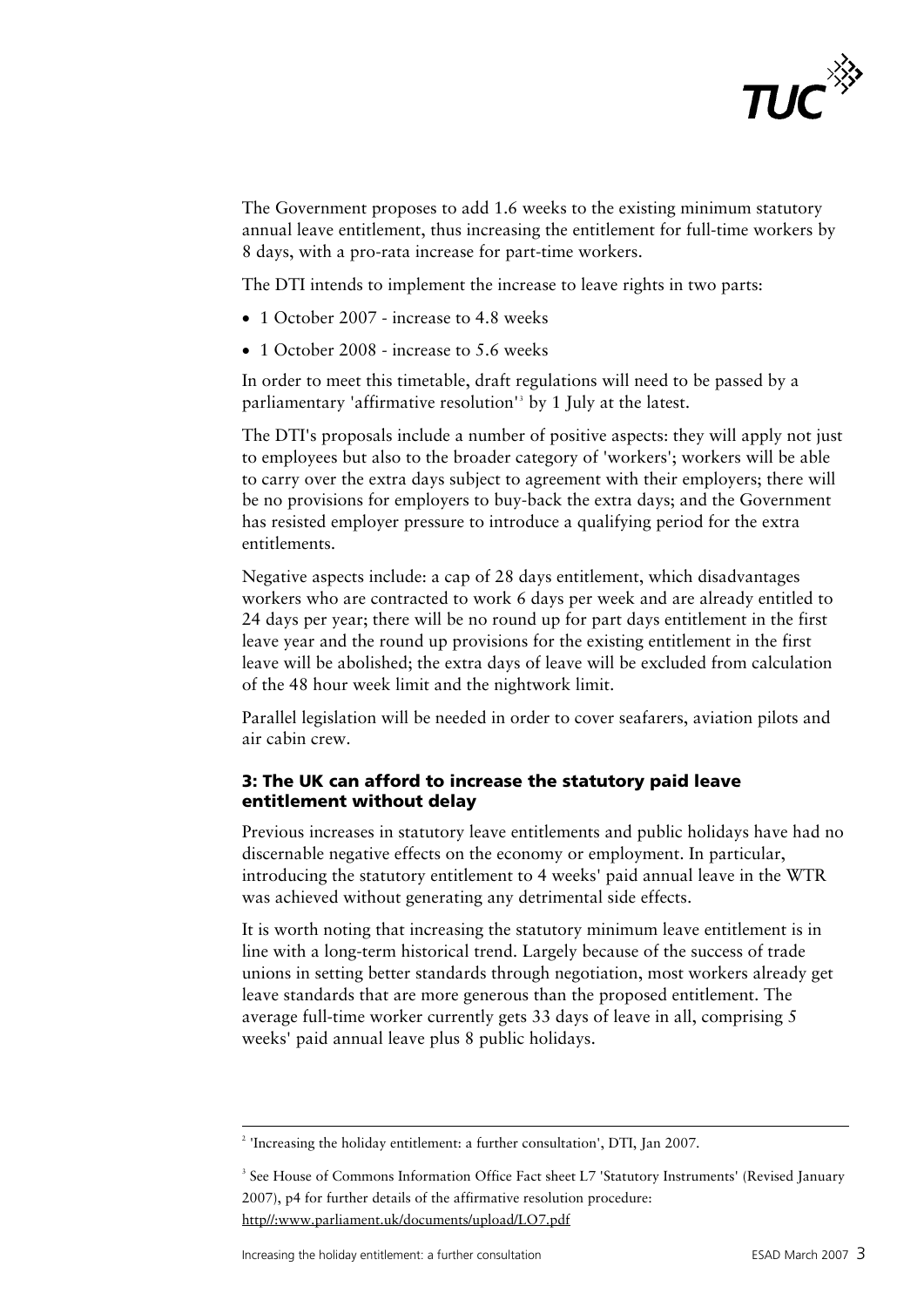

It follows that setting the new standard merely establishes a floor on leave entitlements in order to prevent exploitation and overwork for those who have missed out on the general improvements in leave entitlements.

The UK economy is robust enough to sustain these increases without difficulty. As the table below demonstrates, independent predictions suggest that the economy is, at worst, likely to continue on much the same course.

| Economic outlook                        | 2006 | 2007 | 2008  |
|-----------------------------------------|------|------|-------|
| GDP annual growth rate $(\% )$          | 2.7  | 2.5  | 2.3   |
| Employment growth (annual, %)           | 0.8  | 0.8  | 0.7   |
| Employment growth (000s)                | 230  | 233  | 205   |
| Claimant unemployment (000s)            | 960  | 980  | 1,010 |
| Average earnings (annual growth)        | 4.1  | 4.3  | 4.3   |
| Inflation (RPI-X)                       | 3.9  | 3.0  | 2.6   |
| Inflation (CPI -inflation target index) | 2.7  | 2.0  | 2.0   |

#### **Economic and labour market outlook 2006-2008**

Sources: HMT June 2006, TUC calculations<sup>[4](#page-3-0)</sup>.

There is no evidence that increasing the minimum statutory entitlement to annual leave would have an adverse impact on jobs, productivity or competitiveness. On the contrary, there will be some personnel benefits to businesses that will offset the cost of the extra leave days.

Furthermore, the average beneficiary will gain just under 4 extra days paid annual leave per year. Furthermore, the beneficiaries are reasonably well spread across the industrial sectors. Whilst this increase will be very worthwhile, it will not be too difficult for employers to absorb in one go.

## **4: The TUC welcomes some aspects of the proposals[5](#page-3-1)**

The TUC would have preferred the Government to create a positive right to take public holidays as paid time off, with sufficient flexibility for employers to run their businesses on these days. Our preferred model is still the successful Republic of Ireland *Organisation of Working Time Act* (1997).

The partial Regulatory Impact Assessment for the Government's proposals, which we believe overstates their true cost (see below), suggests that the TUC's preferred model would have cost 1.3 per cent more than the current proposals<sup>[6](#page-3-2)</sup>. For a maximum expenditure of £53 million, our model would have produced the positive benefits of making it easier for workers to get their rights and bolstering our public holidays as national days of celebration.

<span id="page-3-0"></span><sup>4</sup> Source - 'Forecasts for the UK Economy: A Comparison of Independent Forecasts', HMT, Feb 2007.) TUC calculated employment growth in thousands by applying HMT predictions to ONS employment statistics.

<sup>&</sup>lt;sup>5</sup> DTI Consultation paper question 7

<span id="page-3-2"></span><span id="page-3-1"></span><sup>6</sup> 'Increasing the Holiday Entitlement: Partial Regulatory Impact assessment', DTI, Jan 2007, pps 18-21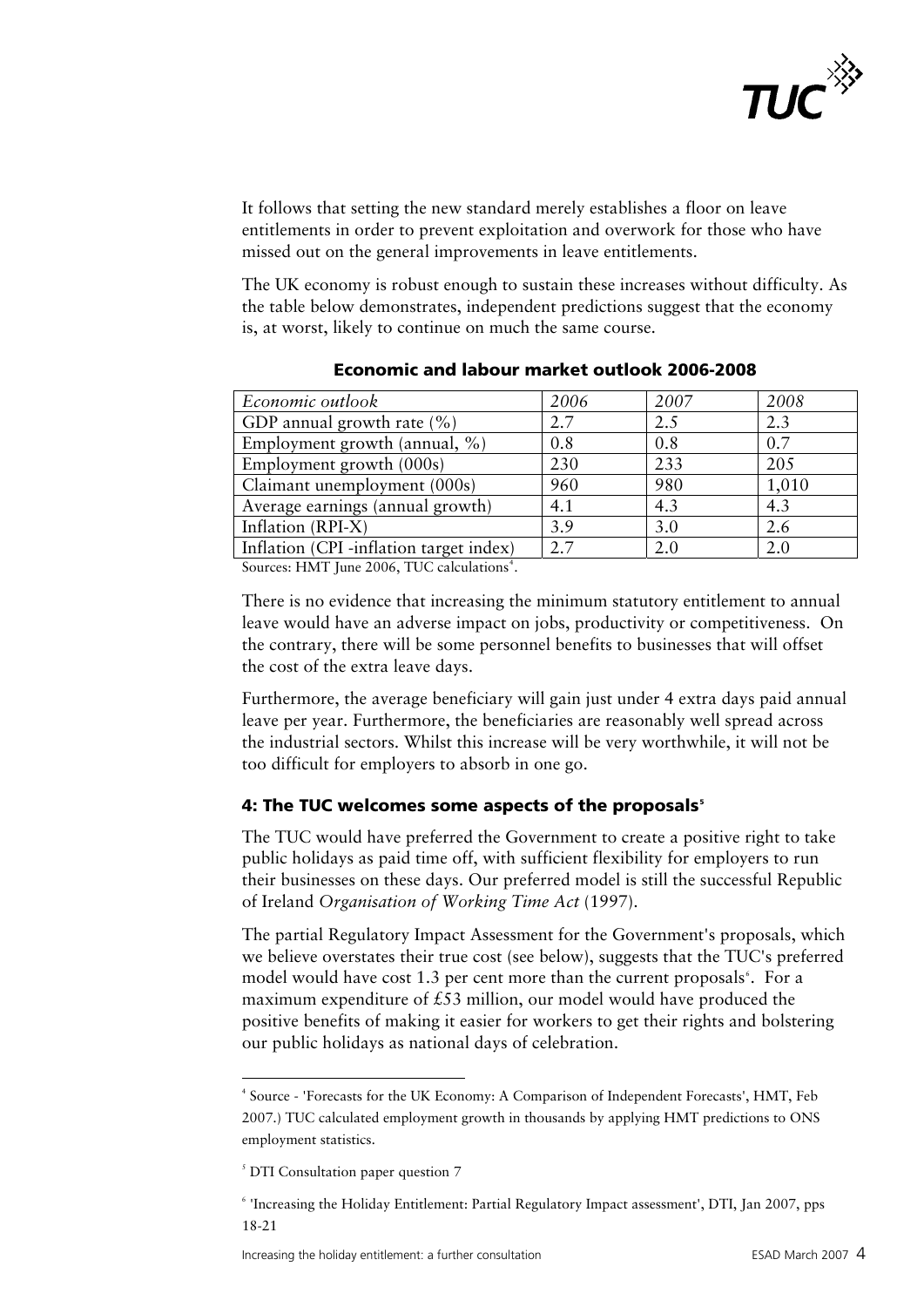

Turning to the current proposals, in our view the regulations are largely drafted in a way that accurately reflects the Government's intentions<sup>[7](#page-4-0)</sup>.

However, we believe that the exclusion of the new leave days from the calculation of the 48-hour weeks set by the WTR will lead to some undesirable inadvertent impacts that have not been previously considered<sup>[8](#page-4-1)</sup>. This issue is discussed in more detail in the next section.

The DTI proposes that the new entitlements be brought forward as an amendment to the WTR, which means that they will cover not just employees but also the broader category of 'workers', which includes agency workers and the dependant self-employed who are not really running their own businesses.

This approach also means that the new entitlements will apply to the offshore oil and gas industry, which has been subject to a long running dispute about what the annual leave entitlements in the WTR mean for workers in that sector.

We also asked that workers should be allowed to carry over some or all of the new entitlement into the next leave year, subject to genuine agreement with the employer. See also section 9 below.

Well-regulated carry-overs are in keeping with the intention of the manifesto commitment. However, in order for this proposal to work fairly, the enforcement regime must be tightened. See section 11 below.

We also asked that employers should not be able to buy back entitlements. We feared that any proposals to allow buy-backs from extra 1.6 week entitlement might lead to workers losing out, with many vulnerable workers being put under pressure by employers to forego their leave.

We are also aware that a number of employers lobbied the Government to introduce a qualifying period for the extra rights, similar to the arrangements that were deleted from the WTR by the European Court of Justice case taken by the broadcasting trade union BECTU.

The Government was quite right to resist this pressure and should continue to do so. Such an arrangement would certainly not be in keeping with workers' legitimate expectations of what the manifesto commitment should deliver.

#### **5: The TUC is still concerned about some aspects of the proposals<sup>®</sup>**

The TUC is particularly concerned that the Government proposes that the entitlement to 5.6 weeks leave might be capped at 28 days. The TUC argues that this would be unfair to those who are contracted to work 6 days per week $10$ . As 6-

<span id="page-4-0"></span><sup>7</sup> DTI consultation paper question 1

<span id="page-4-1"></span><sup>8</sup> DTI consultation paper question 2

<span id="page-4-2"></span><sup>9</sup> DTI consultation paper question 7.

<span id="page-4-3"></span>Increasing the holiday entitlement: a further consultation ESAD March 2007 5 <sup>10</sup> The Working Time Regulations stipulate that workers are entitled to 1 full days rest per week and a recent ECJ judgement confirms that the rest entitlement must be taken. Thus nobody should be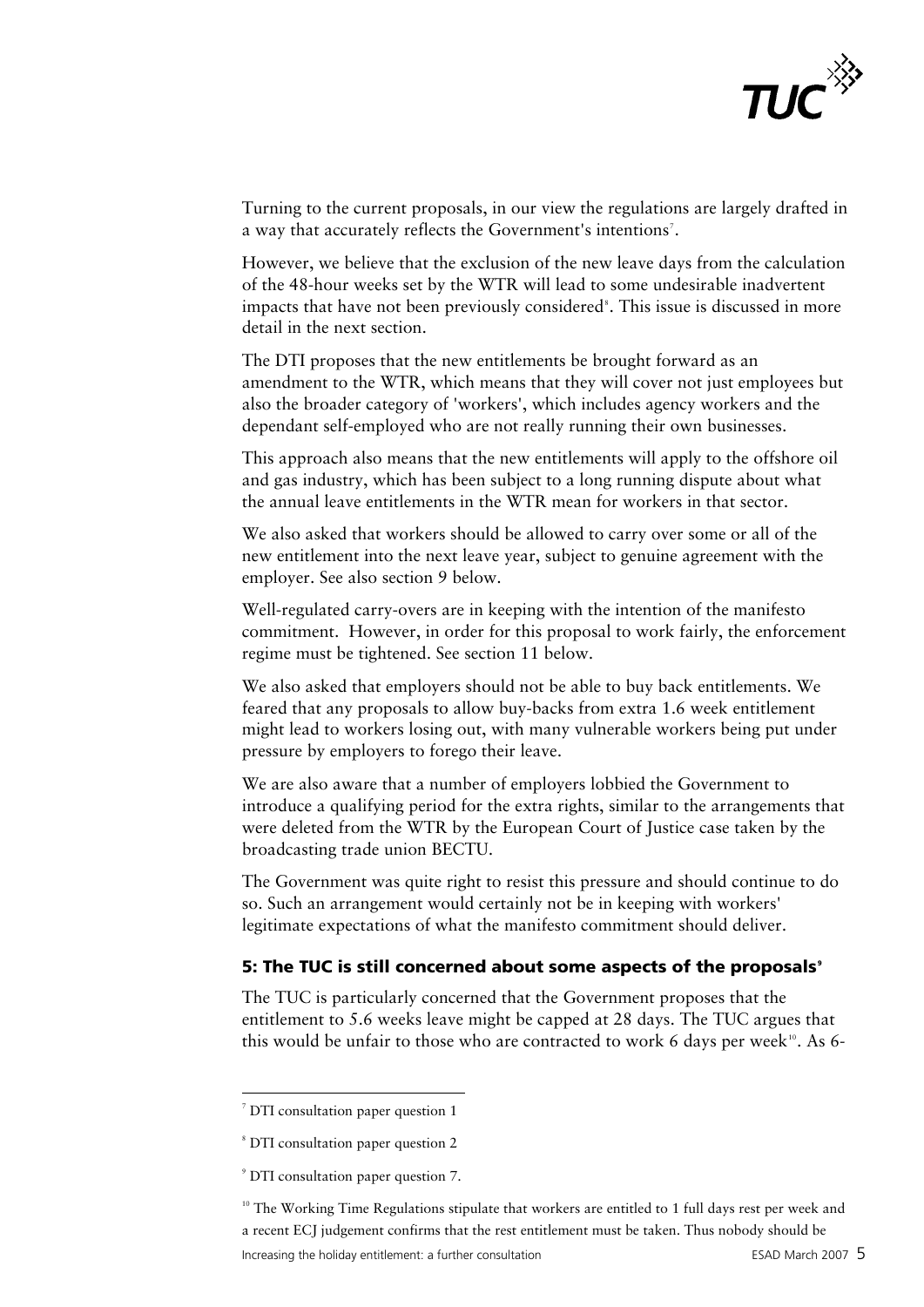

day per week workers must already get 24 days paid annual leave under the WTR, the cap would mean that they would only be entitled to 4 extra days leave under the new proposals.

The cap would also be problematic in the offshore industry, where many workers work a 14 days on/ 14 days off pattern.

It cannot be right that those who work the longest should gain so little. The TUC therefore proposes that the cap be increased in order to deal with this anomaly.

The TUC calculates that increasing the cap would give extra leave entitlements to about 350,000 workers who work more than 5 days per week. This total includes 70,000 part-time and 280,000 full-time workers.

The TUC is also concerned that the Government plans to treat the extra entitlement in a different way to the existing 4 weeks statutory annual leave when it comes to calculating the average 48 hour limit on weekly working time set by the WTR.

We believe that this proposal urgently needs to be revised for two reasons:

- excluding the new leave days from the calculation would allow employers to force workers to work extra hours in the remaining working days in the calculation period;
- treating the statutory entitlements in two different ways introduces an unnecessary complication into the regulations that will make them both harder to understand and harder to enforce.

For workers who have not signed the opt-out but who work at or close to 48 hours per week, this proposal would be likely to give more time off with one hand and take it back with the other. We do not believe that this is in keeping with the spirit of the manifesto commitment $\mathfrak{m}$ .

Finally, the removal of the round-up provision in the first year of employment will leave some workers with slightly lower entitlements.

## **6: The scope of the regulations - seafarers and mobile aviation workers**

Most workers draw their statutory holiday entitlements from the WTR but a minority of workers will need to be covered by amendments to other legislation. The Government has already announced that it will protect sea fishermen and inland waterway workers in this way. The Government must also take steps to ensure that seafarers and mobile aviation workers are protected.

There has been some debate about whether any amendment is needed in order to protect aviation pilots and cabin crew, with the DfT wondering whether any pilots would actually gain from such a measure or whether they all have

contracted on a regular basis to work for 7 days per week. However, special provision needs to be made for workers in the offshore industry who commonly work a 2 weeks on/ 2 weeks off pattern.

<span id="page-5-0"></span> $11$  DTI consultation paper question 2.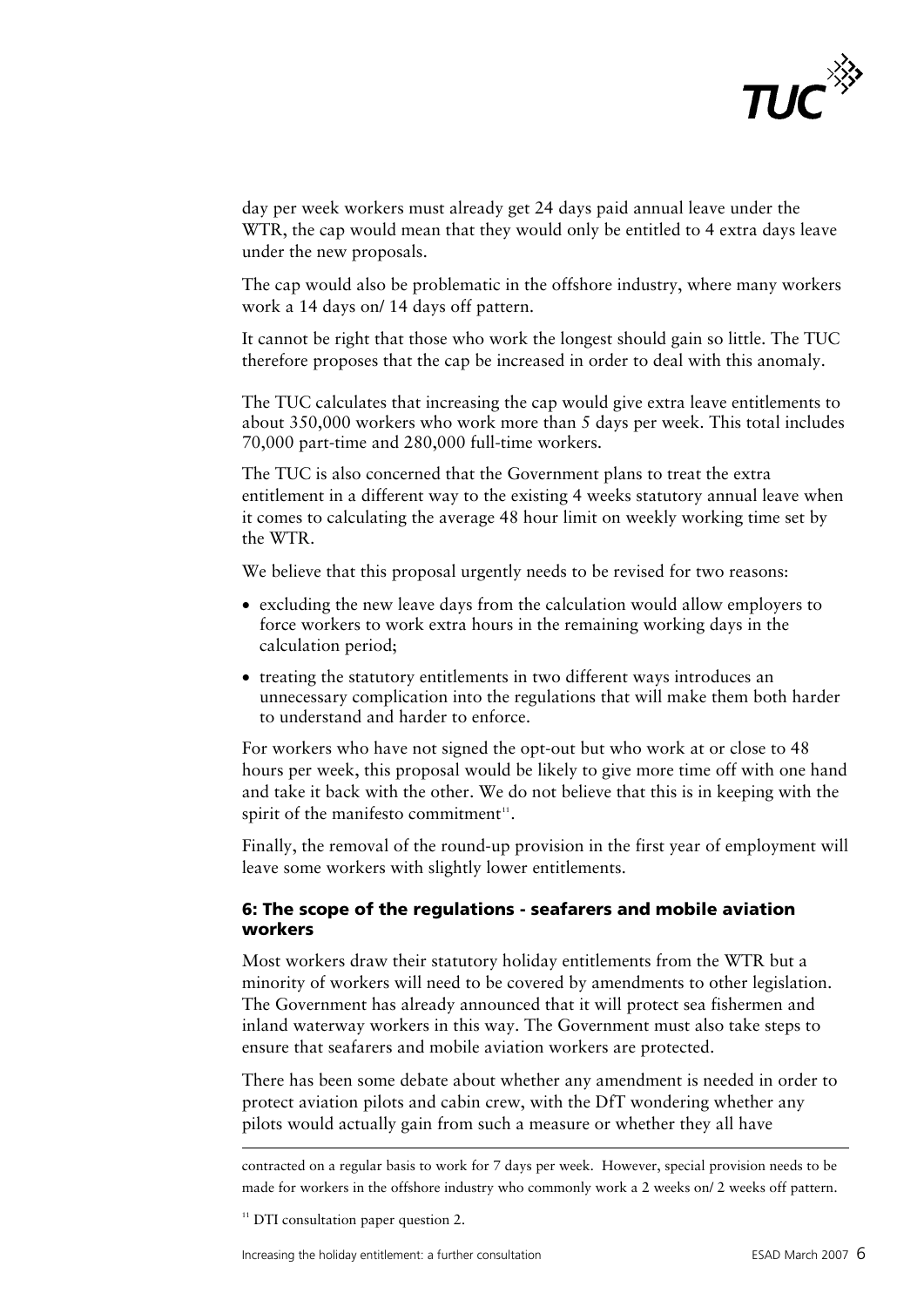

contractual rights that are in excess of the statutory minimum - unfortunately this is not the case.

The TUC sees this matter as a simple one. The Government has made a promise that must be fulfilled for all UK workers. Therefore, parallel measures must be brought forward in order to protect all workers that are not covered by the WTR.

# **7: Calculating the number of people who will benefit**

There is still considerable debate over the number of workers who will benefit from this increase. The TUC's estimates are considerably lower than those of the Government and the Low Pay Commission. The TUC is working to resolve this dispute, which will have two possible outcomes:

- either a greater number will benefit than we had previously estimated; or
- fewer people will benefit than the Government has estimated, which would undermine the case for phasing in the new entitlements.

As reported in our response to the first consultation, the TUC used unpublished data from the ONS Labour Force Survey in order to calculate that there would be just over 2 million beneficiaries amongst those respondents who said that they were employees. Our subsequent research suggests that there are also up to 0.5 million beneficiaries who designate themselves as self-employed but are also 'workers' for the purposes of the WTR.

Thus our estimation is that, in total, about 2.5 million workers stand to gain. If this calculation is correct then the Government's proposals will bring about an improvement in working conditions for a very substantial number of people. About 1 in [12](#page-6-0) of the UK workforce would gain extra holiday entitlements<sup>12</sup>.

However, the DTI's partial Regulatory Impact Assessment (RIA) for this measure suggests that a total of 6 million workers will benefit $^{\text{13}}$  $^{\text{13}}$  $^{\text{13}}$ .

As the Labour Force Survey questions are not very well suited for estimating the number of beneficiaries, the DTI commissioned a new survey to measure the impact of the leave proposals. At the time of writing the TUC has not been able to evaluate the results of the Government survey in detail. However, we fear that they may have made a couple of over-optimistic assumptions:

• The RIA suggests that 4.4 million employees will benefit. We fear that the Government may have included all those workers who currently get less than 4.0 weeks entitlement. It is important to calculate the number of workers whose current entitlement is between 4.0 and 5.6 weeks. Around 1 in 3 of those who should get 4.0 weeks leave at the moment are not actually getting their rights, and this situation will not change because the overall entitlement is increased.

<span id="page-6-0"></span> $12$  For comparison, the introduction of the 4 weeks' leave entitlement in the WTR (1998) is said to have benefited 3.1 million employees plus an unknown number of 'workers' who classify themselves as self-employed. Source: '1999 Compendium of Regulatory Impact Assessments', Employment Relations Research Series number 53, DTI, 1999, p.110.

<span id="page-6-1"></span><sup>&</sup>lt;sup>13</sup> 'Increasing the Holiday Entitlement: Partial Regulatory Impact Assessment', DTI, Jan 2007, p8.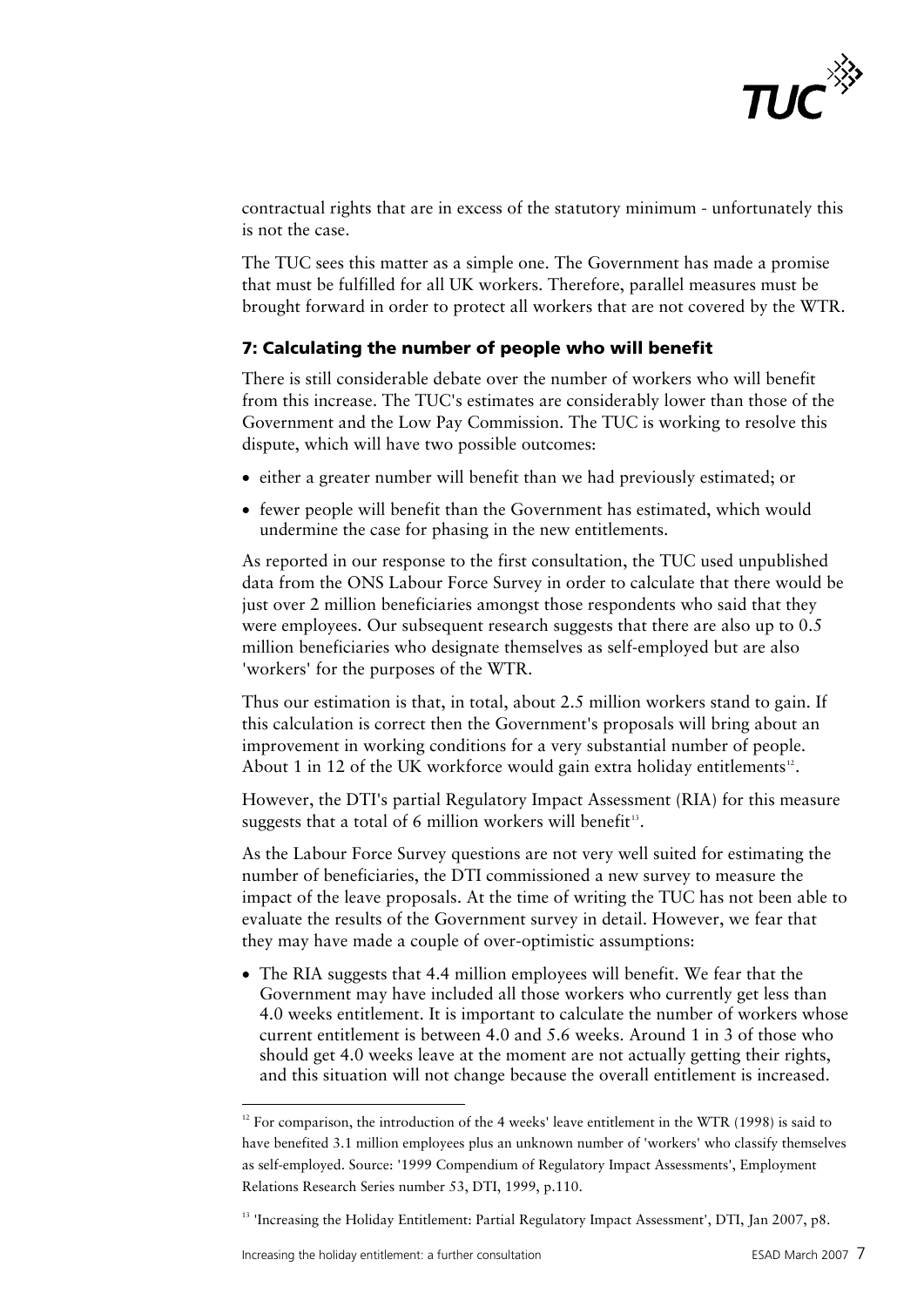

• The RIA also estimates that 1.5 million non-employee 'workers' will benefit. This is based on the assumption that 6 per cent of the UK workforce are 'workers' rather than employees or self-employed. However, this assumption needs to be deployed with care in order to avoid double-counting, because in surveys many people who should be counted as 'workers' will say that they are actually employees. As about 1 in 6 of the UK workforce say that they are selfemployed, it seems more likely that only between 300,000 to 600,000 workers will benefit.

Filtering out non-compliance with the existing leave entitlements suggests that the DTI's new research might actually predict that around  $3.6$  million workers<sup>[14](#page-7-0)</sup> will benefit from the new proposals.

This hypothesis fits quite well with the fact that, taking no account of annual leave entitlements, the LFS reports the number of employees having problems with public holidays as just 3.1 million (the question is not asked to the selfemployed, which might account for the missing 0.5 million).

Note that we would be happy to be proved wrong on this point, as this would mean that more workers would benefit.

Even if our hypothesis holds up, this is still very good news indeed for time-poor workers, as the number of beneficiaries might be 1.1 million higher than the TUC's initial prediction.

However, there is thus still a strong possibility that the DTI and LPC have both overestimated the impact of these proposals. It would certainly not be proper to penalise workers because employers are not meeting their existing duties. Therefore, if the number of beneficiaries is found to be considerably less than previously estimated, then this greatly strengthens the case for introducing the measures without phasing.

## **8: Partial Regulatory Impact Assessment**

If our critique still holds when we are given full access to the DTI's research then this will have profound implications for the  $RIA^{15}$  $RIA^{15}$  $RIA^{15}$ .

Assuming, for a moment, that all the assumptions in the RIA hold true except for the number of beneficiaries, which is revised in the way indicated in the previous section, then the cost of implementing the extra leave entitlements falls drastically - by 39 per cent for 3.6 million beneficiaries and by 58 per cent for 2.5 million beneficiaries.

The estimated annual labour cost of the measure would then fall from £3.3- £4.4 million down to  $\text{\pounds}2.0$  billion- $\text{\pounds}2.7$  billion for 3.6 million beneficiaries, or even down to £1.5 billion-£1.8 billion for 2.5 million beneficiaries.

<span id="page-7-0"></span><sup>&</sup>lt;sup>14</sup> The calculation is (4.4 million employees minus 1.3 million existing non-compliance = 3.1 million) plus, say, 550,000 'workers' who say that they are self-employed.

<span id="page-7-1"></span><sup>&</sup>lt;sup>15</sup> DTI consultation question 3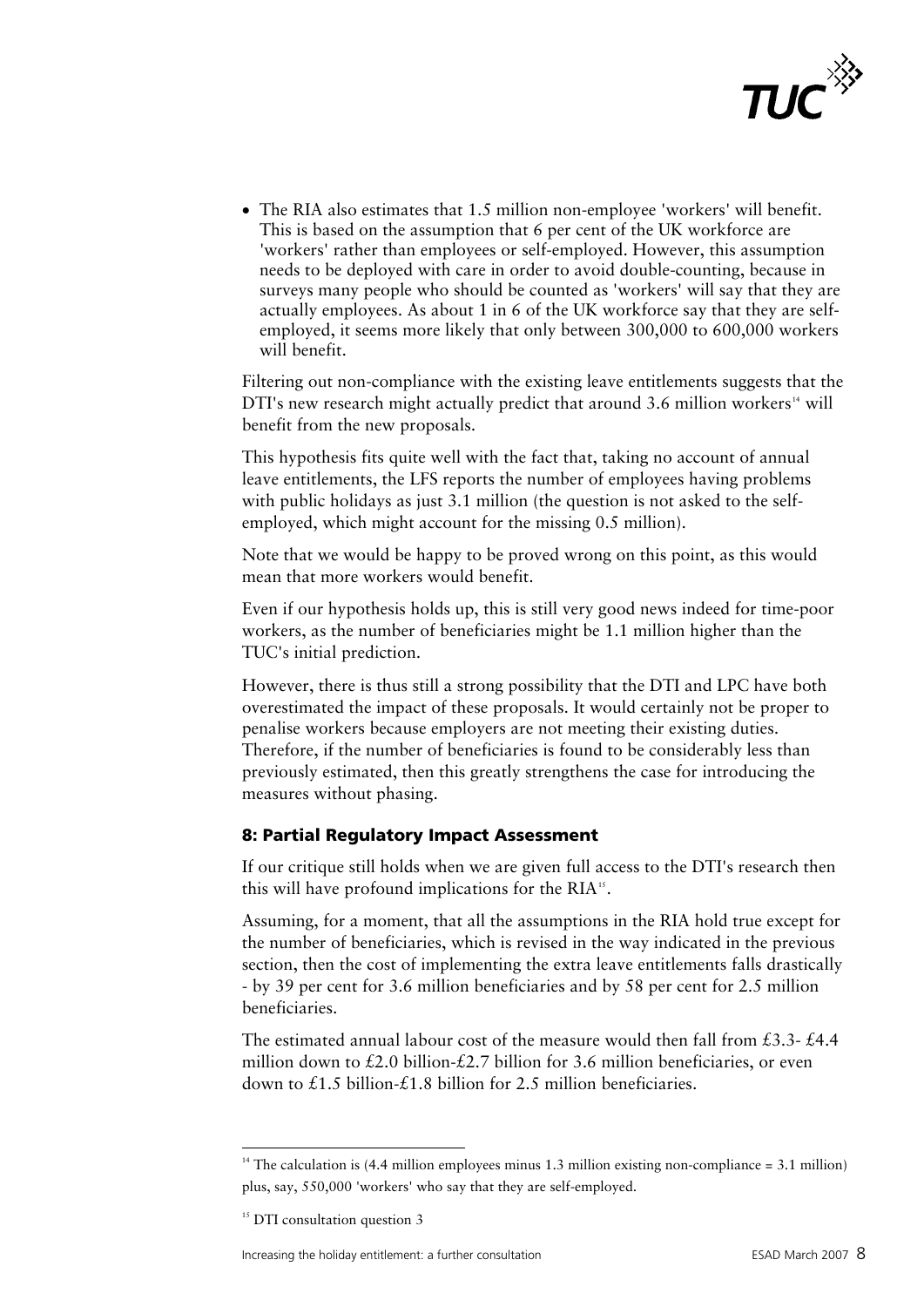

A further point to consider when measuring costs is that, whilst some time-poor managers and professionals will benefit from these proposals, the majority of the beneficiaries are expected to be amongst the lower paid occupations. Therefore, calculating labour costs based average earnings overstates the real cost of the proposals.

In addition, we should note that those who get poor holiday entitlements are likely to earn less than the median salary for their occupation.

Turning to the benefits of the proposals, talking into account the number of part time workers and those who have entitlements between the exiting statutory minimum and the new entitlements, the TUC calculates that the average beneficiary will gain 4 extra days leave per year.

This is, of course, a real financial benefit to these workers. Once we can agree how many workers will benefit from these proposals then we can identify the true extent of this element of the financial benefit, which will be the same as the wages cost to the employer.

However, as the RIA hints<sup>[16](#page-8-0)</sup>, this is not a zero-sum game in which workers gain a fixed sum because employers lose the same sum. Rather, increased holidays are likely to have some positive personnel management effects that will be modest but worthwhile.

In addition, the proposal to increase statutory annual leave entitlements has its roots in health and safety protection. It is right that it should benefit all workers, including by helping to prevent stress, which is a major and growing source of work-related illness across the occupational spectrum.

It is likely that a higher leave entitlement will have a modest positive effect on recruitment, retention and motivation, and a slightly stronger positive effect on the incidence of staff absence through physical and mental illness.

Whilst these effects are difficult to quantify, they do have to be very big before they have a measurable impact on the cost of the proposals. For example, if the average beneficiary who gains 4 days extra leave also takes 0.5 days less sickness absence per year - which is not an unreasonable hypothesis - then the labour costs of these proposals will be 12.5 per cent less than the DTI's estimate.

Turning briefly to consumer demand, it is likely that a substantial increase in paid annual leave entitlements will bring substantial economic benefits for the tourism, travel, retail, hospitality and leisure industries.

The TUC's estimate suggests that 10 million extra leave days will be taken as a result of the new rights (2.5 million workers x 4 days), whilst the DTI's RIA estimate, which we believe to be over-generous, would mean that 23.5 million extra leave days would be taken (5.9 million beneficiaries x 4 days). These are substantial figures, which should have a strongly beneficial effect on the 'holiday' sectors.

<span id="page-8-0"></span><sup>&</sup>lt;sup>16</sup> Some of the benefits for staff are also benefits for employers. See 'Increasing the Holiday Entitlement', DTI, Jan 2007, p10, para 20.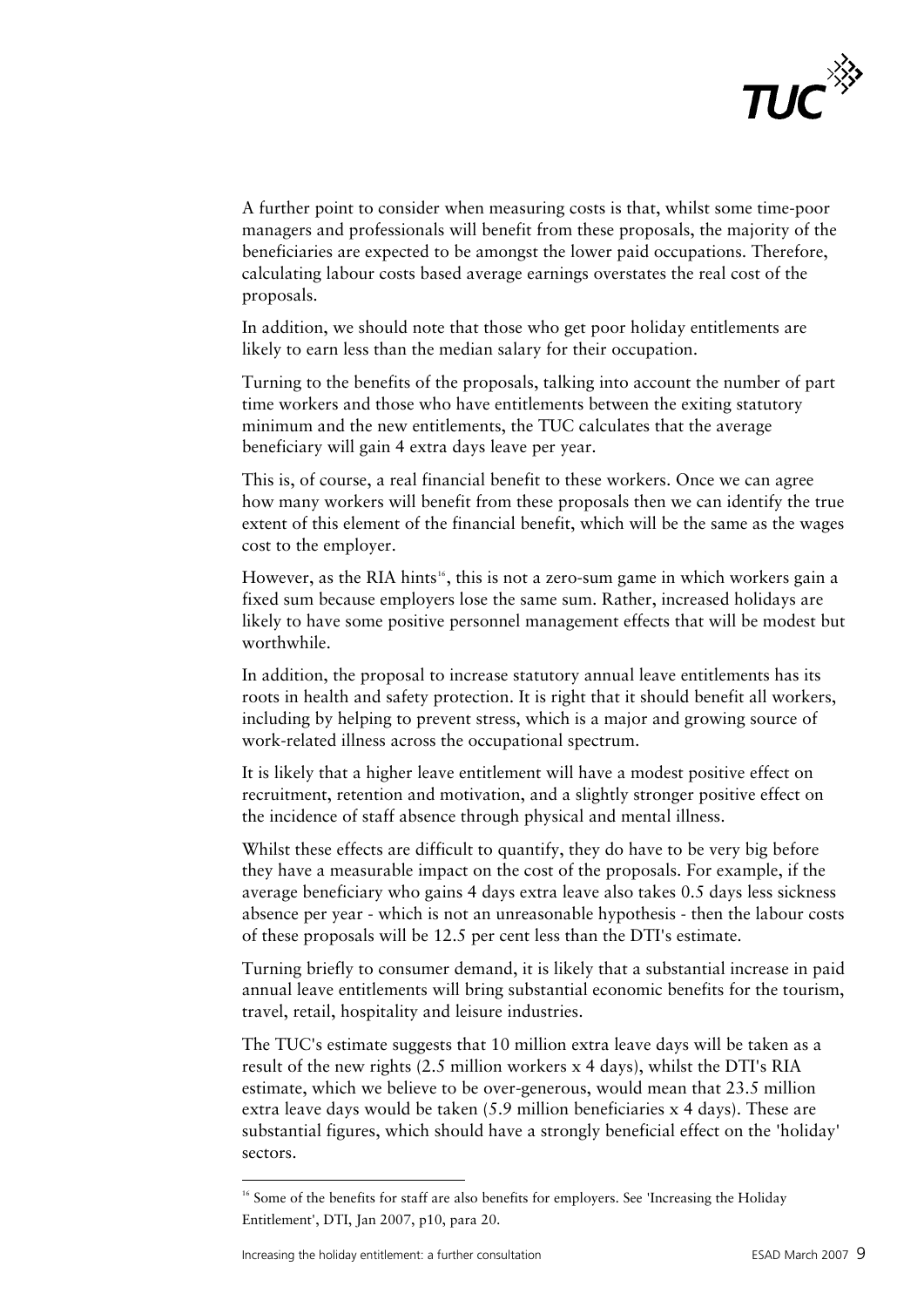

In particular, there has been some concern about the impact on the hospitality and retail sectors<sup>[17](#page-9-0)</sup>. However, it is most likely that there will also be a substantial offsetting increase in consumer demand for these services.

According to the partial RIA, these sectors employ just over one third of those who will gain extra leave<sup>[18](#page-9-1)</sup>. If just half of the cost of paying extra leave for these workers is offset by increased turnover - again, not an unreasonable assumption then the overall cost of the leave proposal will fall by a further 17.5 per cent.

We would thus suggest that the offsetting demand and personnel benefits of the new leave entitlements are unlikely to be worth less than 30 per cent of the labour cost of these measures.

Taking all of these factors into account, the table below shows a range of estimates for the labour cost of the leave rights varying between £1.1 billion and £4.4 billion.

The DTI needs to meet the TUC as soon as possible in order to discuss the details of its research with a view to reconciling the discrepancy in our estimate of the number of beneficiaries.

The TUC believes that these figures strongly suggest that there is no need to phase the introduction of the new rights.

|                            | Labour cost - no<br>offsetting<br>employer benefits | Labour cost - less<br>30% offsetting<br>employer benefits |
|----------------------------|-----------------------------------------------------|-----------------------------------------------------------|
| 2 million<br>beneficiaries | £1.5-£1.8 billion                                   | £1.1-£1.3 billion                                         |
| 3 million<br>beneficiaries | £2.0-£2.7 billion                                   | £1.4-£1.9 billion                                         |
| 6 million<br>beneficiaries | £3.3-£4.4 billion                                   | £2.3-£3.1 billion                                         |

# *Revised estimate of the labour cost of the leave proposals*

Source: DTI Partial RIA, ONS Labour Force Survey and TUC calculations

## **9: Regulatory guidance**

The DTI intends to support the regulations by introducing regulatory guidance. The TUC believes that it is very important to make the guidance as clear and accessible as it can possibly be. Therefore, we would like to talk to the DTI about it in detail before it is piloted.

<span id="page-9-0"></span><sup>&</sup>lt;sup>17</sup> See 'Increasing the Holiday Entitlement: Partial Regulatory Impact Assessment', DTI, Jan 2007, p11, para 22. Note that the hospitality sector = hotels, catering, restaurants, cafes, bars, take-aways and canteens.

<span id="page-9-1"></span> $18$  Ibid, p25.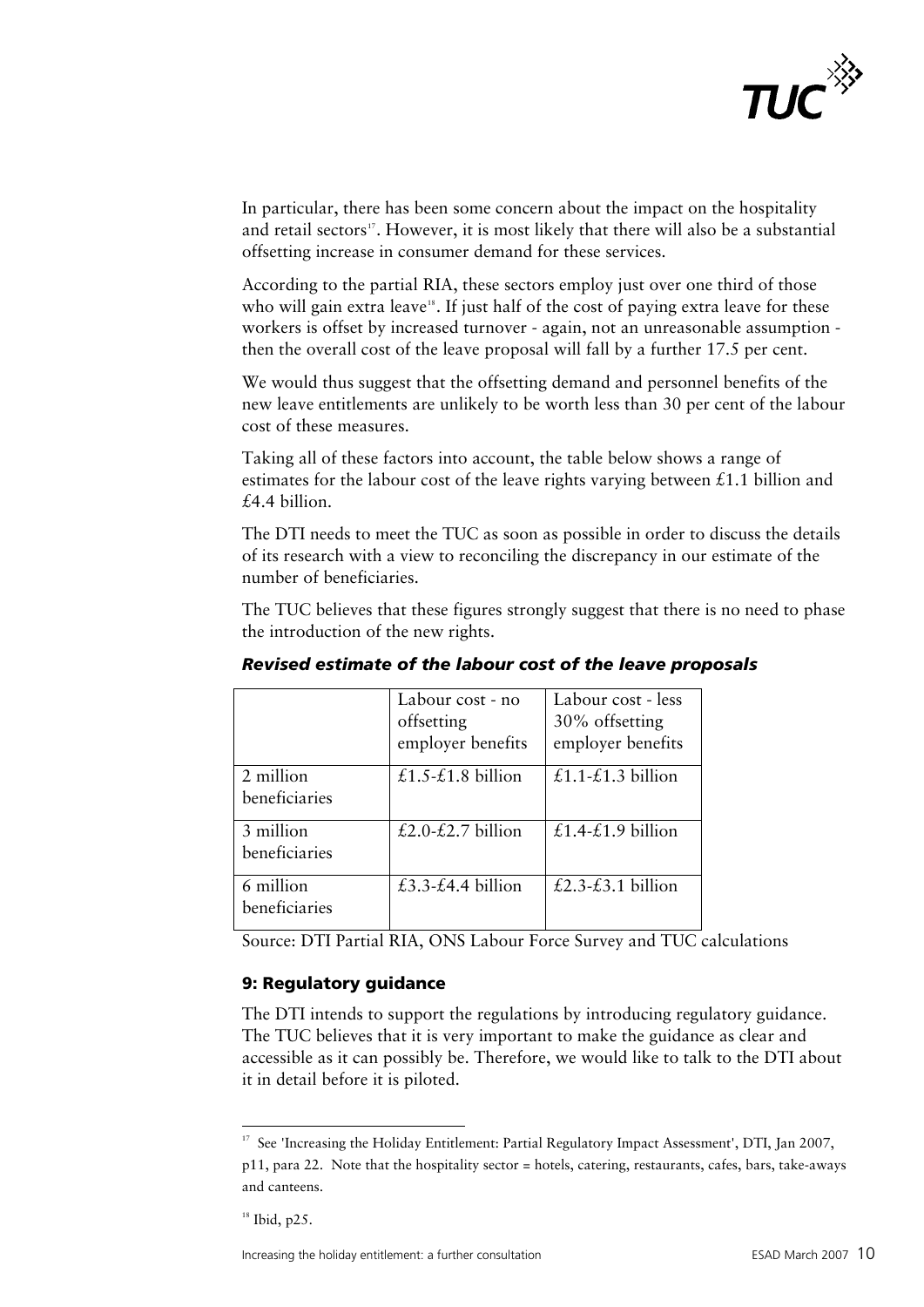

We would also, of course, also be happy to continue the process by giving feedback on the piloted version<sup>[19](#page-10-0)</sup>.

In terms of content<sup>[20](#page-10-1)</sup>, one priority must be for the guidance to set clear rules about how the carry over provisions will work. Our key concerns are to ensure that carry-overs are genuinely voluntary, and that workers are actually able to take the leave that they have carried over into the next year.

We note that the question of the accrual of annual leave during sickness absence will be dependant on the European Court of Justice's verdict on the House of Lords referral of the *Ainsworth v Commissioners of the Inland Revenue* case.

This certainly should not delay the guidance from making it clear that carry-overs must be allowed in cases where an employee cannot take all of their annual leave because of maternity, paternity or adoptive leave entitlement.

The guidance should also make it clear that the new rights are statutory *minimum*  standards, which should not be used as a means to reduce existing contractual standards where these are better than the legal minimum.

#### **10: Awareness**

Awareness of the existing statutory annual leave rights is nowhere near as high as it should be. A DTI survey found that only 8 per cent of those who did not get four weeks paid annual leave knew that they had such an entitlement<sup>[21](#page-10-2)</sup>.

The introduction of the new rights should be accompanied by a Government campaign to raise awareness of the improved entitlements.

#### **11: Enforcement**

In order to make the new rights meaningful they must be rigorously enforced<sup>[22](#page-10-3)</sup>. A vital cornerstone of the new arrangements must be a statutory provision to prevent opportunistic employers from levelling down existing contractual entitlements to annual leave and public holidays.

Our key concern is that the enforcement regime for the existing statutory paid annual leave rights is rather weak. At the moment a worker can only enforce their holiday rights by taking a case to an employment tribunal. Taking such a course of action is extremely daunting for a worker, and abuse remains rife.

It is a strong cause for concern that more than a million full-time employees still say that they have less than 4 weeks annual leave entitlement<sup>[23](#page-10-4)</sup>. The current

1

<span id="page-10-4"></span><sup>23</sup> 6% of full-time employees. Source: Labour Force Survey Microdata Service Autumn 2006

<span id="page-10-0"></span><sup>&</sup>lt;sup>19</sup> DTI consultation question 6

<span id="page-10-1"></span><sup>&</sup>lt;sup>20</sup> DTI consultation question 5

<span id="page-10-2"></span><sup>&</sup>lt;sup>21</sup> 'A Survey of Workers Experiences of the Working Time Regulations, Employment Relations Research Series No.31, DTI, 2004, p.47

<span id="page-10-3"></span><sup>&</sup>lt;sup>22</sup> DTI consultation question 4.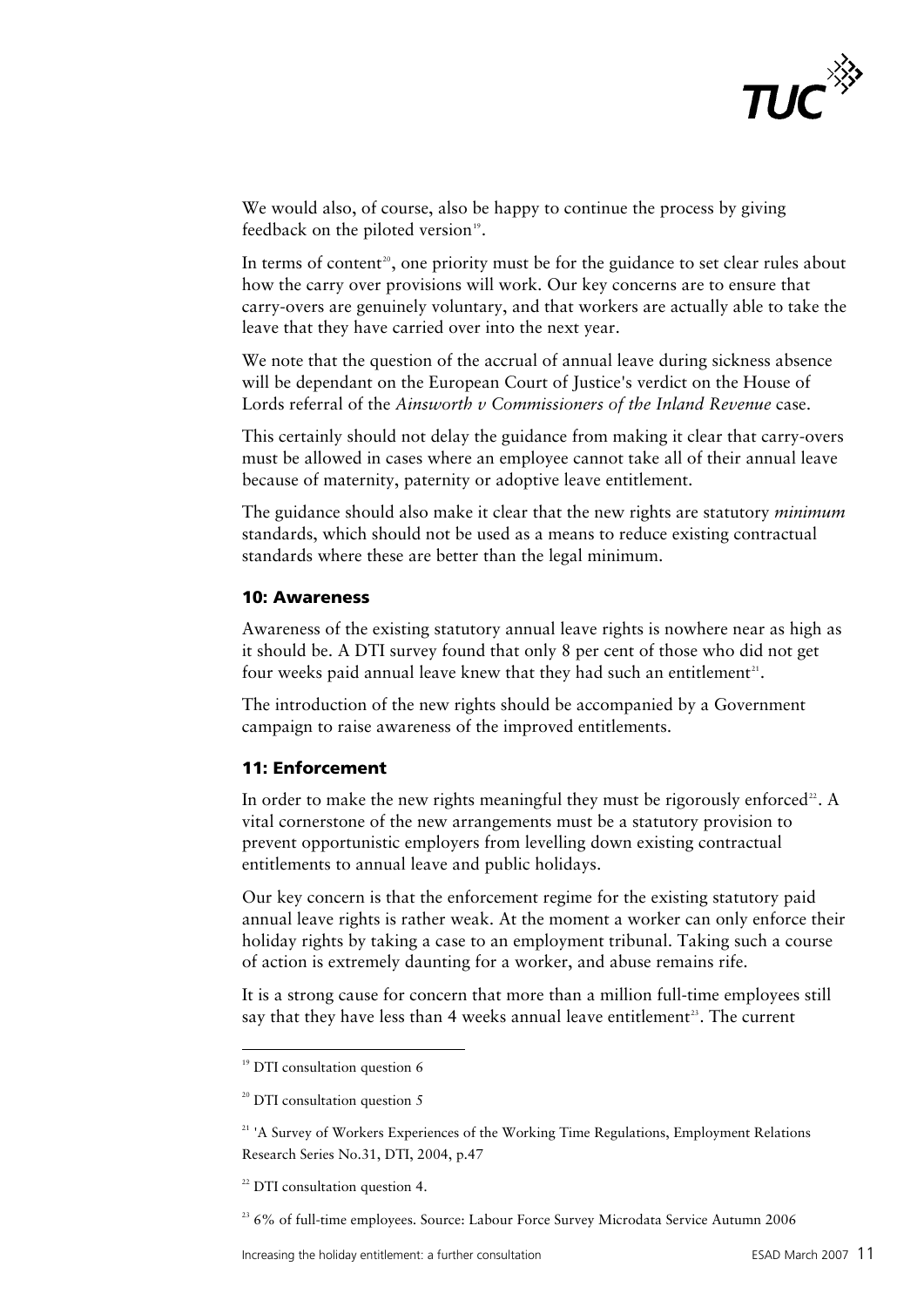

figures closely match the Government's earlier findings based on the data for th e year 2,000<sup>24</sup>.

Furthermore, although the statutory minimum entitlement for a full-time employee working 5 days per week has been 12 days (20 leave days minus 8 public holidays) since 1998, some 362,000 full-time employees still report that they have less than 12 days' leave, including 214,000 employees who say that they have no leave entitlements at all.

Given that part-time workers are more likely to lose out on their holiday rights than full-time workers, our best estimate is that around 1.3 million UK workers are losing out on their existing statutory holiday rights.

The forthcoming amendments to the regulations give the Government a good opportunity to deal with the problem of employers not complying with the existing entitlements.

Two changes to the current enforcement regime are urgently needed:

First, the fact that employment tribunals can only hear cases brought by individual workers is a strong barrier to enforcement, since most workers fear to be the first to submit a tribunal application.

It is strongly desirable that workers and their trade unions should be able take representative and group cases $25$  to employment tribunals, rather than every single worker having to submit a separate application.

Representative actions<sup>[26](#page-11-1)</sup> and Group Litigation Orders<sup>[27](#page-11-2)</sup> are already allowed in the courts in certain circumstances. It is thus an anomaly that employment tribunals cannot hear representative actions and that their powers to manage group litigation are less extensive than those of the courts.

To facilitate good enforcement it is particularly desirable that trade unions should be able to bring cases to employment tribunals on behalf of groups of workers and that unions can be a party in such cases. This would greatly strengthen workers' ability to enforce the annual leave entitlements.

Second, to supplement the tribunal route there should be a mechanism by which workers can raise complaints with a government agency. There are two candidates for this role, namely the Health and Safety Executive and HM Revenue and Customs, who run the Minimum Wage Enforcement Unit.

<u>.</u>

 $24$  DTI, 2004, op cit, p.19

<span id="page-11-0"></span> $25$  Representative action - where one or more persons represents another or a group of others on a claim (known as a 'class action' in the USA). Group action - where there are a large number of claims with common or related issues in fact or law. These may be case managed to ensure greater consistency and save costs.

<span id="page-11-1"></span><sup>&</sup>lt;sup>26</sup> Civil Procedure Rules, parts 19.6/19.7

<span id="page-11-2"></span><sup>&</sup>lt;sup>27</sup> Ibid, parts 19.10-19.15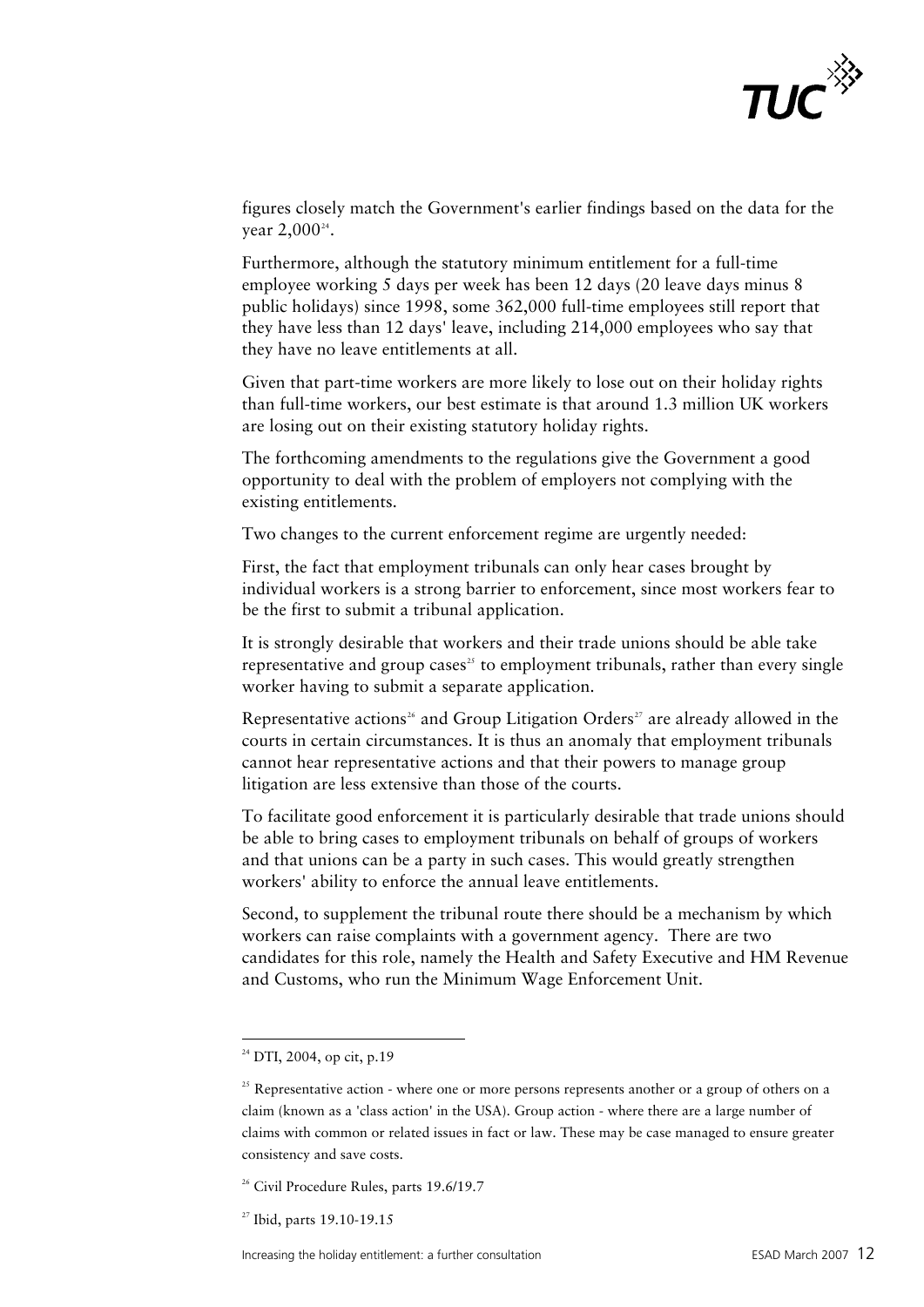

The HSE already has responsibility for enforcing the *limits* set by the Working Time Directive (48 hour week and the nightwork limit), but not the annual leave and break entitlements.

HM Revenue and Customs is already finding considerable abuse of the holiday provisions as part of its minimum wage investigations. There is a relatively close fit between the profile of companies who breach the NMW Act and the WTR holiday provisions and both these issues are about delivering statutory pay to vulnerable workers.

The worker would also need to be confident that their complaint would be pursued. The Government has managed to establish this kind of complaint investigation regime for enforcing the national minimum wage. Similar arrangements should be put in place to ensure that workers will be able to benefit from the new paid holiday rights and the enforcement regime must be properly resourced and be supported by an extensive front-line inspection regime.

## **12: Reviewing the number of public holidays**

The TUC is campaigning for the creation of new public holidays. With the economy doing well there is no reason why UK workers should get fewer days off than their European colleagues.

The TUC's polling found that 99 per cent of UK workers are in favour of creating extra public holidays. The Government should look again at the merits of creating new days of national celebration.

# **13: Conclusions**

The TUC welcomes the chance to contribute to this second consultation and looks forward to commenting on draft guidance at an early date. The main points of our response are summarised below:

- The proposal to increase statutory annual leave entitlements has its roots in health and safety protection. It is right that it should benefit all workers, including by helping to prevent stress, which is a major and growing source of work-related illness across the occupational spectrum.
- The new standard will merely establish a floor on leave entitlements in order to prevent exploitation and overwork for those who have missed out on improvements in leave entitlements in recent years.
- The economy is performing well and the UK can easily afford this measure.
- The TUC welcomes some aspects of the proposals: they will cover the broader category of 'workers' rather than just employees; they will clearly cover the offshore industry; workers will be allowed to agree with their employers to carry-over some or all of the new leave days into the following leave year.
- The TUC is concerned about some aspects of the proposals: capping the entitlement at 28 days will unfairly disadvantage those who are contracted to work more than 5 days per week; excluding the new leave days from the calculation of the WTR limits will unfairly allow employers to ask workers to put in more hours to compensate for their leave.